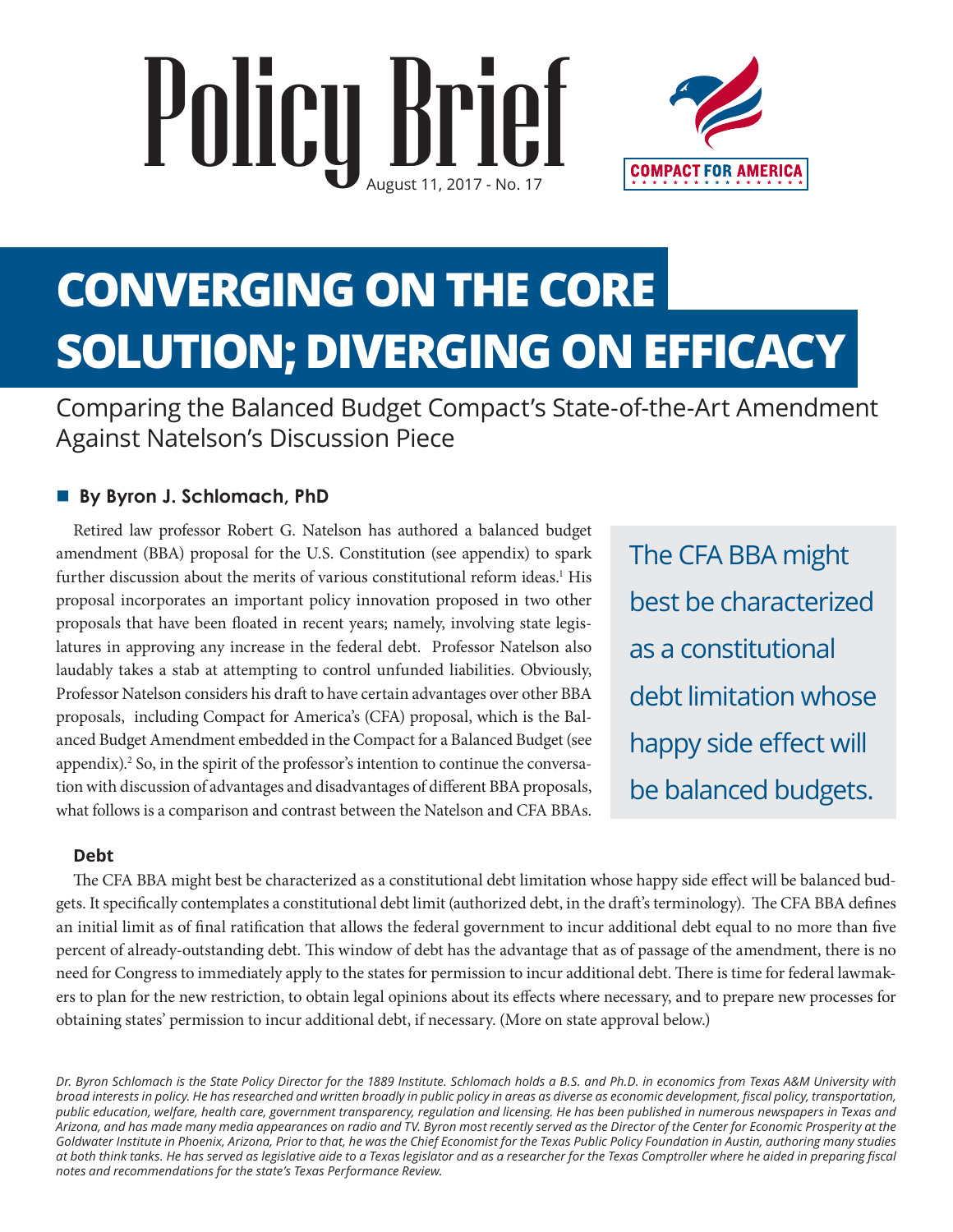The Natelson BBA (NBBA) simply states that "any measure" that would increase debt would require approval from state legislatures. While it does not specifically contemplate a debt limit scenario whereby Congress would request a limit in excess of existing debt that would only be reached over a period of time, it seems clear that Natelson anticipates that is how the amendment would be used. The alternative would be that every spending measure that might result in increased debt would have to be approved by state legislatures, which would intimately involve the states in the federal budgeting process. Although it seems obvious that Natelson does not contemplate such a potentially chaotic scenario, the NBBA does leave that possibility open.

#### **Debt Definition**

The CFA BBA explicitly defines debt with only a single definition, which is "any obligation backed by the full faith and credit of the United States." This is an all-encompassing term for any debt instrument, piece of paper, or contract that is backed by a guarantee from the people of the United States to make good on a financial claim against them. Natelson might point out that the term, obligation, does not appear anywhere else in the Constitution. He identifies the use of new words as a weakness of other BBA drafts. However, much as he argues about debt the meaning of obligation is clear in the context of the CFA BBA even though the precise use of the word has marginally changed over time.

The CFA BBA takes the precaution of being very specific in prohibiting any excess of expenditures over receipts by the U.S. government from being financially covered in any way except by debt as defined in the amendment. States have demonstrated a remarkable ability get around debt limits and balanced budget requirements using all manner of subtle definitional loopholes, using IOUs instead of bonds, special-issue bonds that supposedly do not have recourse to general funds, and creating quasi-governmental organizations that are supposedly legally separate from the state itself. The CFA BBA disallows such games. It could be that loopholes will be found or created at some point, but the wiggle room has been severely limited.

Natelson's definition of debt is two-part, which introduces potential complications along with a new and interesting innovation. The NBBA leaves public debt undefined. Natelson points out that the term is used elsewhere in the Constitution. The meaning intended is likely the same as debt defined in the CFA BBA. However, modern discussions of U.S. debt often distinguish between gross federal debt, debt held by the public and intragovernmental holdings. Only occasionally is the term "public debt" used with clarity to refer to gross federal debt. Often it is hard to discern whether the use of the term "public debt" means gross federal debt or "debt held by the public."

Given modern usage, clarity might actually not be served by the use of public debt. Natelson might be completely correct in the term's clarity from a lawyer's perspective, but Treasury Secretaries and voters do not have to be attorneys. How the two terms public debt and debt held by the public might get conflated from a legal, technical, and politically practical perspective in the future is a matter of speculation, but such speculation is not unreasonable for an amendment passed in the 21st century. If public debt were to be interpreted as debt held by the public, this would introduce a whole new gaming opportunity for elected officials to strategically take advantage of agency cash flows to avoid a constitutional debt limit. The courts could very well give in to a fait accompli wherein a future president claims debt held by the public is a proper interpretation, acts accordingly, pays no political price for doing so, and creates the potential for chaos if the courts refuse to agree, thereby backing the courts into a corner.

Additionally, we already know from gamesmanship in the states that using the undefined term "debt" is inadequate. To sustain spending in excess of constitutional or local governmental debt limits and balanced budget requirements, many state courts have excluded from the meaning of "debt" at the state level: (a) the short-term nonpayment of obligations, (b) the issuance of special fund debt, (c) so-called moral obligation no-recourse bonding (which still has an implicit guarantee), and (d) the incurrence of liabilities. Over the years, these judicial decisions have enabled state governments or their special funds, instrumentalities and political subdivisions to engage in as much borrowing as the political and financial market will bear through: (a) delaying payment of obligations into the next fiscal year through budget "rollovers," (b) the sale of state assets through sale-leaseback schemes, (c) the "floating" of warrants or outright issuance of IOUs, (d) the diversion of receipts meant for pension or other programs involving incurred liabilities or quasi-trust fund obligations; and (e) the creation of special purpose instrumentalities to handle borrowing for what would otherwise be debt-limited general fund expenditures.

A modern balanced budget amendment cannot hope to survive more than a couple of fiscal years in Congress without

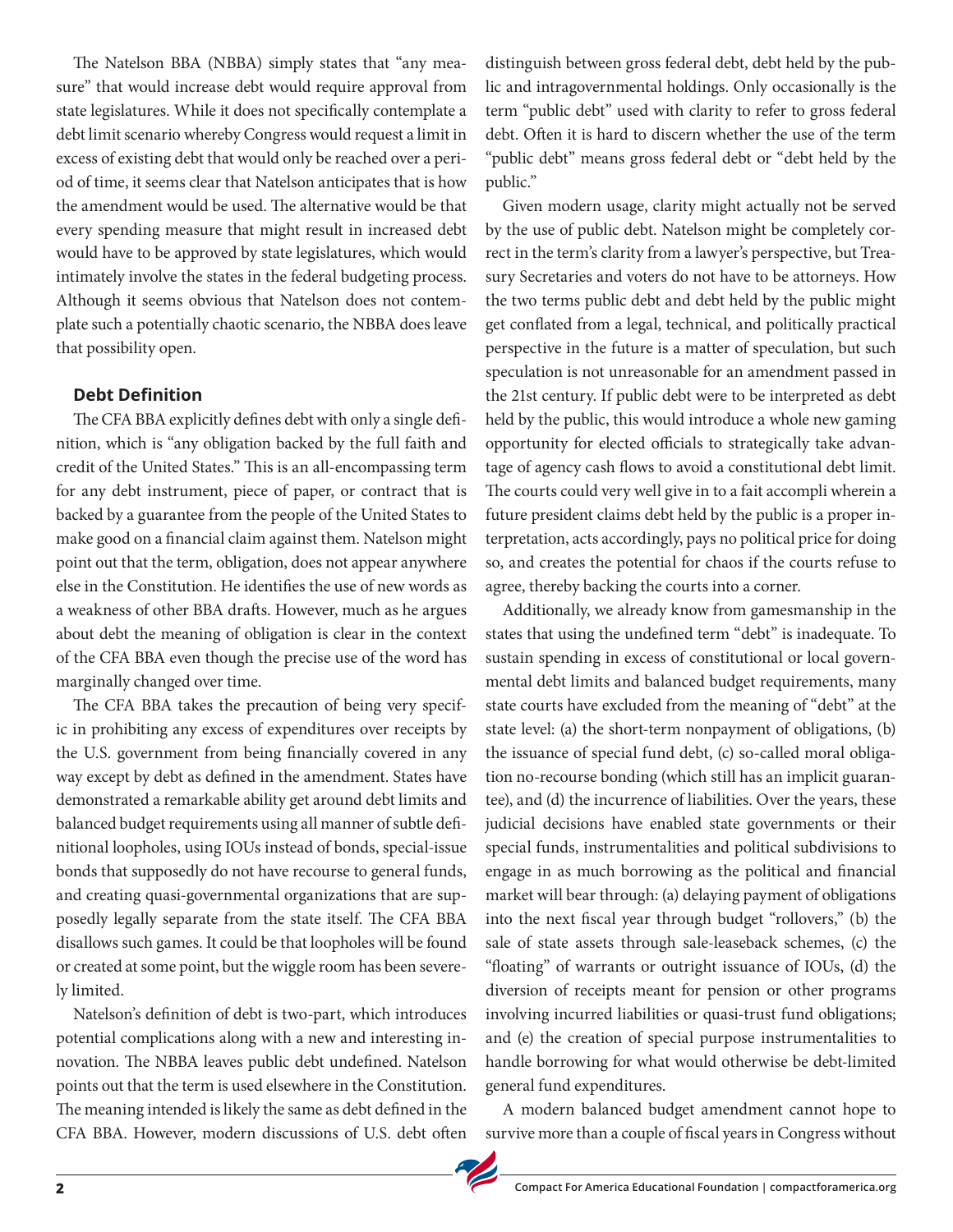acknowledging and counteracting this reality both by defining debt and by coupling a debt limit with an express spending limit that limits spending to taxes, unencumbered proceeds and authorized debt, as does the CFA BBA.

The innovative second part of Natelson's definition for debt is contingent debt, which he explicitly defines as "secondary public liabilities of the United States." It is unclear what liabilities would fall into this category. Certainly a contractual liability incurred by the United States would seem to fall within the category, but that is probably not the intention of the provision. Presumably, the drafter of the provision would want to distinguish between liabilities incurred with government operations and liabilities such as retirement benefits or loan guarantees shouldered by the federal government in a variety

#### **State Approval**

The NBBA and the CFA BBA both include a requirement that states approve additional federal debt. Professor Natelson's recognition of the good idea to involve state legislatures in a system to constitutionally require balanced budgets is welcome. Unfortunately, he adds a new wrinkle that is likely to only complicate matters should the NBBA ever be ratified.

The CFA BBA lays out four broad conditions as part of the process for increasing authorized debt, the equivalent of today's congressionally-determined debt limit, but with the teeth that increasing the debt limit is more onerous than a simple majority vote of approval in Congress. First, a majority of state legislatures (26) must approve the new limit. Second, the vote in each state legislature must only be on whether or

Unfortunately, Natelson's innovation likely opens his BBA to gaming of the system. One can imagine ways to shift public debt into contingent debt and possibly even vice versa.

of programs such as student loans and housing programs. But that distinction is not made textually. Moreover, no one has previously proposed that retirement benefits or loan guarantees be included in a BBA. However, such programs do present a risk for the federal budget and taxpayers, especially in a world where balanced budgets are constitutionally required.

Unfortunately, Natelson's innovation likely opens his BBA to gaming of the system. One can imagine ways to shift public debt into contingent debt and possibly even vice versa. This has the potential of creating wider constituencies for increasing one form of debt or the other which could then be converted and potentially used to create pressure to increase the other form of debt. While there will be many constituencies seeking to increase the federal debt in order to preserve spending programs or avoid taxation (or both), there is certainly no reason to provide potentially manipulative tools for them to exploit.

The NBBA's apparent advantage over the CFA BBA in developing a new debt definition, contingent debt, to be included as a further form of debt limitation, is likely not an advantage at all. In fact, despite the NBBA's apparent simplicity, judging by its brevity, the concept of contingent debt being added into the mix only complicates matters in a way that makes the NBBA less effective rather than more effective.

not to approve a new level of authorized debt. Third, there can be no conditions or quid pro quo involved as consideration on the part of a state legislature in determining its vote. And fourth, if a majority of states has not approved a new authorized debt level within 60 days, the request by Congress for an increase in authorized debt is automatically considered disapproved.

The CFA BBA is only the second BBA proposal to include a state role in approving additional federal debt. As with the previously-drafted National Debt Relief Amendment, the concept is to diffuse the power to incur debt for which future generations of Americans are ultimately responsible. Most state legislatures are highly constrained by their state constitutions as to how readily they can incur debt. State legislatures have also seen their budget priorities usurped by federal priorities through the power of the federal purse made possible by the federal government's seemingly limitless borrowing capacity. With federal spending constituencies forced to lobby 50 state legislatures, the American people whose progeny will ultimately have to take financial responsibility will have a greater chance of prevailing in favor of financial prudence.

The CFA BBA contains safeguards to prevent Congress from making promises of largesse to states in order to effectively buy their support for an increased debt limit. Toward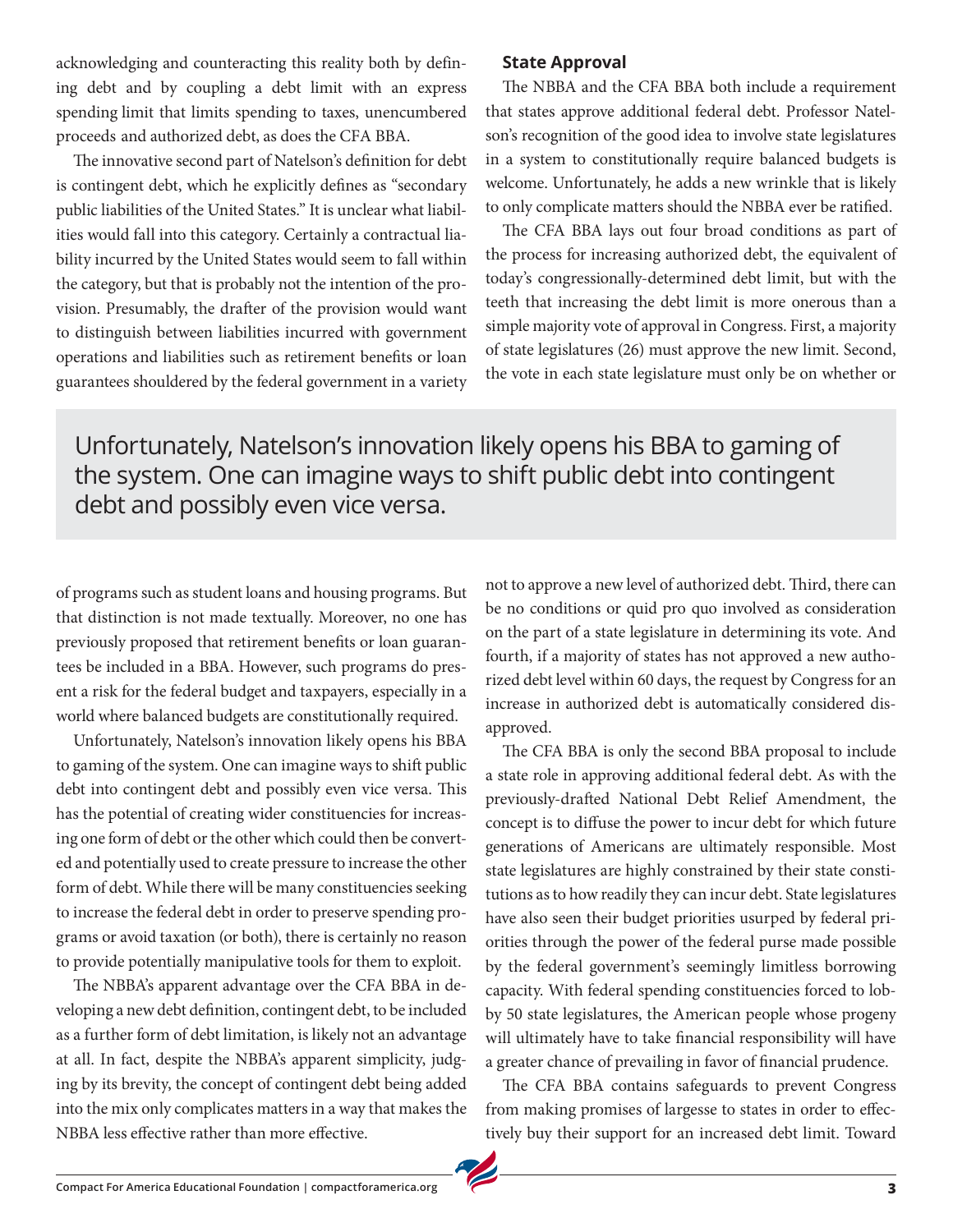that end, individual states are prohibited from packaging a vote on the debt limit with other measures in order to prevent Congressional or Presidential horse trading and to prevent vote trading among a state's legislative members. Finally, a 60-day time limit for approval of a debt limit increase ensures that individual state approvals are not gained under a set of circumstances that no longer prevail by the time a majority is obtained.

The NBBA also lays out four broad conditions for approving measures that will increase the public debt or the contingent public debt. First, Congress must gain Presidential approval of a request to the states to approve debt-increasing measures as required by Article 1, Section 7 of the U.S. Constitution. Second, a majority of state legislatures (26) must approve such measures. Third, the states whose legislatures have approved debt-increasing measures must contain a majority of the U.S. population as of the last census. And fourth, measures that increase the public debt may not be combined with measures that increase contingent debt for approval by the states.

Consider first the last NBBA debt-approval condition listed. Prohibiting measures from considering both public and contingent debt at the same time appears to be a way to prevent logrolling. However, it makes the two forms of debt appear unrelated when they are very much related. If contingent debt is approaching some sort of legal limit, this brings pressure on Congress to increase public debt as an alternative. Conceivably, pressure could run in the opposite direction as well. Instead of policy being driven more single-mindedly by a need to keep a single form of debt under control, Congress will be encouraged to jockey between the two. And, without the explicit prohibition of quid pro quos that is contained in the CFA BBA, Congress can wheel and deal with state legislatures, playing them against each other.

Wheeling and dealing with the states when 26 are required to approve additional federal debt measures is always a danger. That is why the CFA BBA explicitly prohibits Congress providing incentives to states in order to purchase the votes of marginal states, or state legislators, who are the last to vote in a situation where a debt measure is on the verge of passage. The NBBA creates additional quid pro quo opportunities by imposing a majority-population requirement in addition to a 26-state requirement. One can imagine more than 26 states voting in favor of increasing the debt, but needing an additional key state to meet the population requirement. Or, the opposite could occur. States could find themselves in a position of being heavily courted for their votes under multiple

The CFA BBA requires that states only consider single-subject measures to increase federal authorized debt. There is nothing in the NBBA prohibiting a state from linking the construction of a bridge to a federal debt measure.

scenarios.

The NBBA's majority-population requirement is, no doubt, intended to make passage of measures to increase the federal debt difficult to pass. But, without the prohibition of inducements or quid pro quos, it is not clear that the added condition is actually a higher hurdle. It is almost certain that it will make measures to increase debt much more financially costly to attain.

While the NBBA prohibits measures to increase public debt and contingent debt to be packaged together by the states, it does not prohibit other measures from being packaged with debt-increasing measures. The CFA BBA requires that states only consider single-subject measures to increase federal authorized debt. There is nothing in the NBBA prohibiting a state from linking the construction of a bridge to a federal debt measure.

Finally, the NBBA would allow a debt-increase measure to languish indefinitely if it is not approved by the states. Deadlines and certainty play an important part in bringing closure to all parties involved in a vote. The CFA BBA's 60-day limit for states to approve an increase in authorized debt provides a deadline, past which the process starts over. This prevents the trading of favors that might occur under-the-table if more time were afforded, and creates certainty that once the 60 days are done, so is the potential for increased debt. The NBBA contains no such time constraint.

#### **Soft Landing**

The CFA BBA contains a provision whereby the President is required, under threat of impeachment, to impound funds in order to slow spending once actual debt reaches an amount equal to 98 percent of authorized debt so as to prevent actual debt from exceeding actual debt. Since budgeting is always

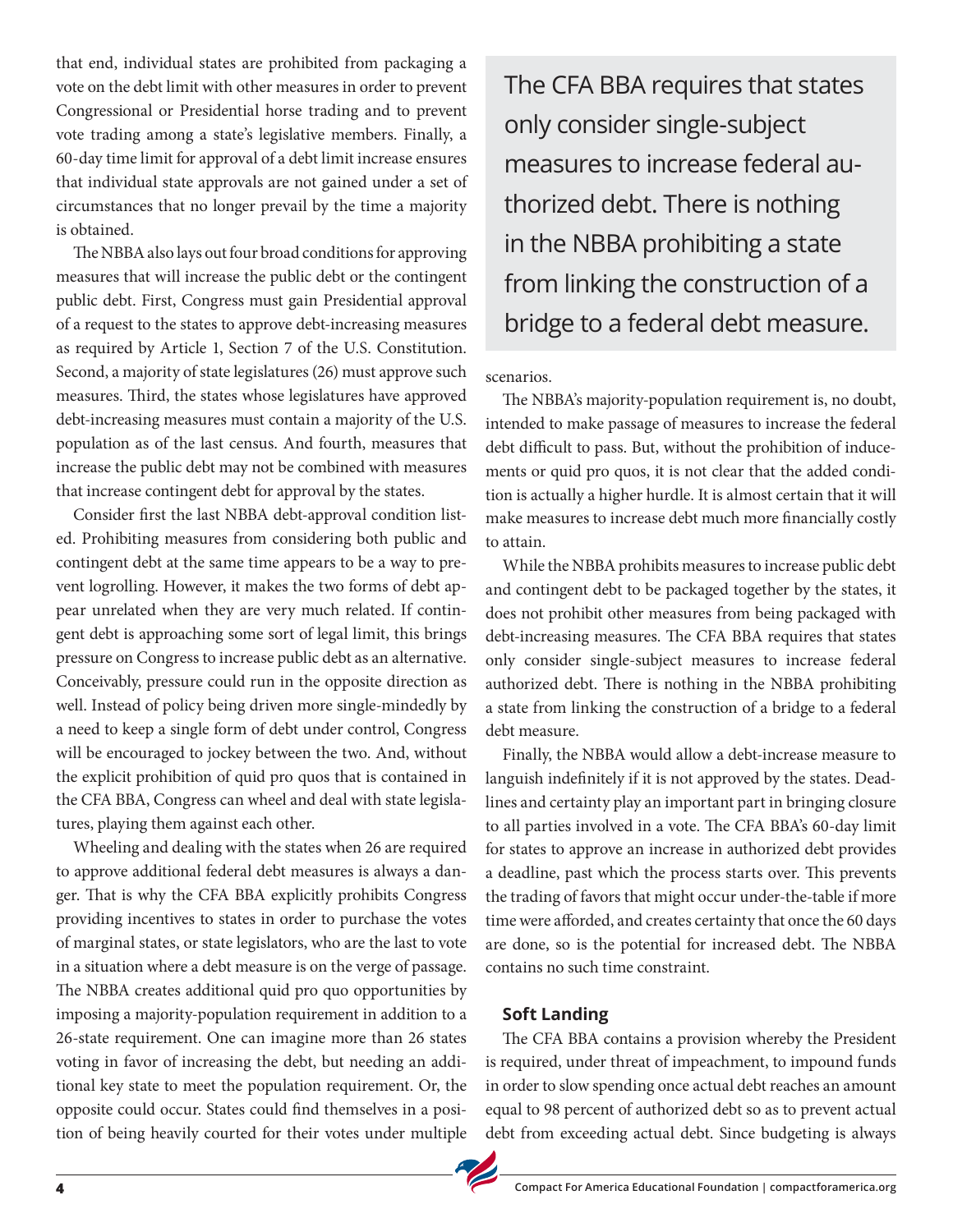done behind a veil of ignorance with respect to the amount of revenues that will actually be received, this safeguard prevents the federal government from blowing past a debt limit and then declaring it an accident and a fait accompli. It also prevents spending crises, allows for planning and debate, and provides a financial cushion of sorts.

There is no such soft landing provision in the NBBA. Consequently, the NBBA is far more subject to a future constitutional crisis wherein the provisions of the NBBA are flouted and the only price to be paid by Congress and the President will be political. Once presented with such a crisis, the Supreme Court would likely be powerless, having no real power to enforce the NBBA's provisions once they are already rendered moot. While there is nothing in the CFA BBA requiring the conviction of a President, but only his possible impeachment, for failing to impound funds, the issue will have arisen well in advance of actual debt surpassing its authorized limit, allowing for full debate and consideration of every legal recourse.

#### **Tax Protection**

A relatively easy way for Congress to balance a budget, considering the large and noisy constituencies pushing for more nipulation and evasion of limits, 5) avoidance of allowing for exceptions to limits, 6) minimization of judicial involvement, 7) avoidance of unrelated constitutional issues, 8) avoidance of ineffective or counterproductive provisions, and 9) avoidance of provisions that prevent formation of a ratifying coalition.

In regard to Natelson's first three criteria, it is true that the CFA BBA uses style and some terminology that are not already in the Constitution; but it carefully defines its terminology using language that a founding father would have no difficulty understanding were he transported in time. While the CFA BBA falls relatively short on brevity as compared to the NBBA, it is nevertheless actually wellwithin the length of congressionally proposed amendments.<sup>3</sup> In any event, given the complex nature of finances, brevity might not be the best criterion to pursue. Preciseness and efficiency in language might be the better substitute criteria. After all, it is not a virtue to achieve brevity through the use of vague terminology. Nor is preserving the original style of the Constitution more important than grappling with the fact that a modern amendment requires modern language to overcome the verbal gamesmanship used over nearly 200 years to evade balanced budget requirements and debt limits in the states. In contrast, the NBBA language almost encourages manipulation and evasion of limits and

The NBBA is far more subject to a future constitutional crisis wherein the provisions of the NBBA are flouted and the only price to be paid by Congress and the President will be political

spending, would be to increase taxes. The CFA BBA only allows for general income and sales tax increases with a twothirds vote of the memberships of both houses of Congress, preserving the current simple majority requirement for flattening tax codes, replacing the income tax with a consumption tax or increasing tariffs. The NBBA contains no such protections for the nation's taxpayers.

#### **A Critique of Natelson's Criteria**

Professor Natelson specifies nine criteria that he believes a balanced budget amendment draft should exhibit. In simplified form, these include: 1) use of language style consistent with the existing Constitution, 2) brevity, 3) use of words already used in the Constitution, 4) language to minimize mavirtually guarantees the judiciary will get involved at some point; as it nearly guarantees a constitutional crisis at some point in the future.

Consequently, there is good reason to challenge the merits of these first three criteria. The aesthetics of the Constitution's original style and verbiage have been violated many times. Nearly every amendment uses terminology and language that is alien to the main body of the Constitution. A few existing amendments, such as the Twelfth Amendment, are almost incomprehensible. The CFA BBA is a model of clarity and, in comparison to nearly every existing amendment, an homage to the original text of the Constitution.

In regard to Natelson's seventh, eighth and ninth criteria, someone might contend that the CFA BBA's tax protection

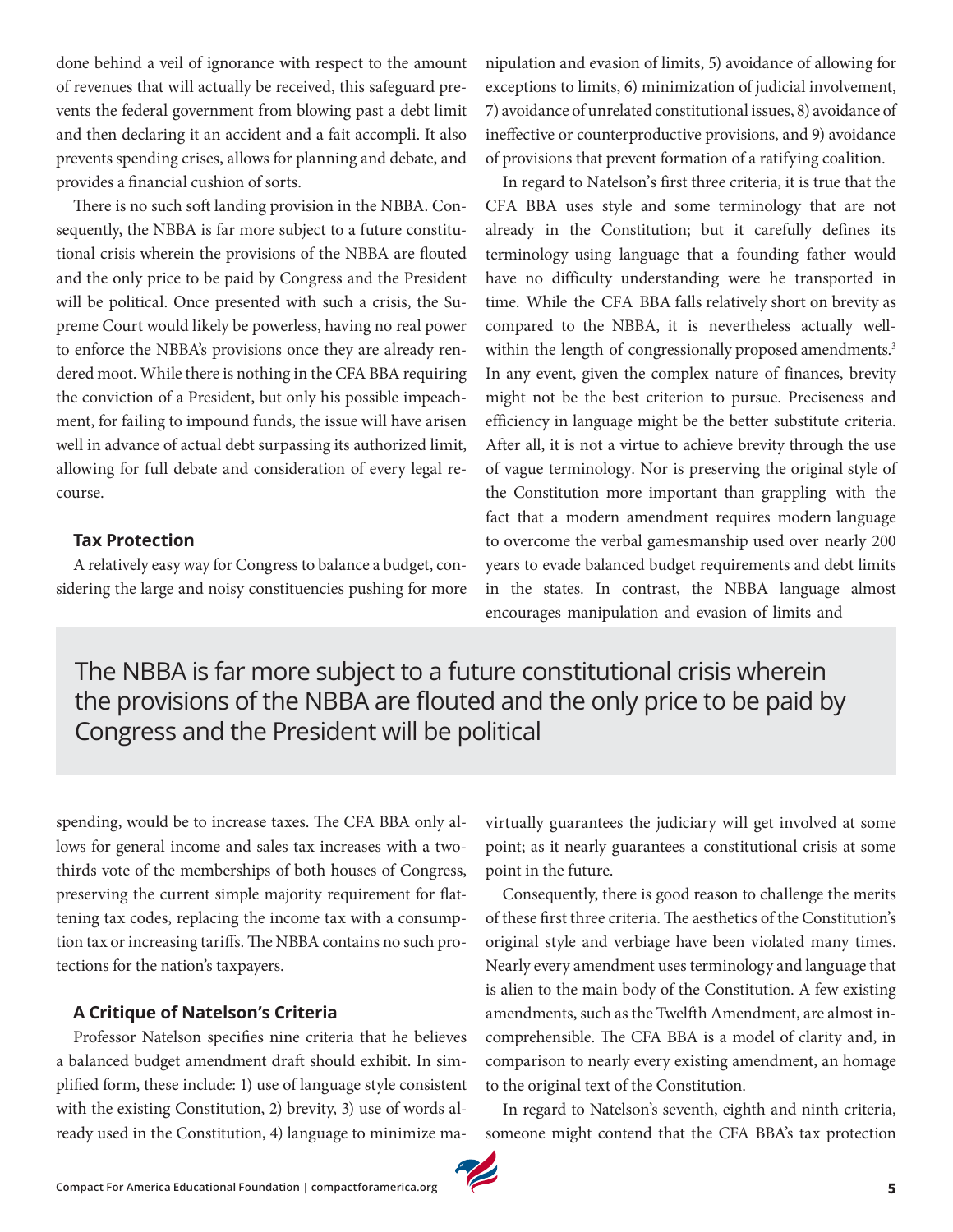element is extraneous to the purpose of a balanced budget amendment or debt limit, counterproductive, or likely to prevent the formation of a ratifying coalition. But there is no way to avoid taking a stand on tax policy in connection with a balanced budget amendment or debt limit. This is because, in reality, sovereign debt policy is tax policy that is time displaced; i.e., a sovereign debt today is a tax tomorrow if we intend to pay it back. For this reason, from the perspective of embedding policies for an eternity, which is what the Founders aimed at in drafting the Constitution, the divide between limiting the debt and limiting taxation is an artificial one. The real choice is between taxes today and taxes tomorrow.

The CFA B BA's t ax l imit a ttempts to s trike a b alance to ensure that taxes are not excessively raised today in order to protect future generations from taxes tomorrow. The NBBA simply ignores the issue. But not making a choice on embedding tax policy in an amendment is a choice. Debt limit or balanced budget amendments that lack a tax limit are actually biased in favor of current taxation over future taxation. This is an inferior policy position compared with the CFA BBA's effort t o s trike a n e quitable b alance b etween e xcessive c urrent and future taxation concerns. It is actually also a heavier political lift i n m ost s tates ( because c urrent g enerations don't want to be taxed and future generations don't yet have a voice). For this reason, there is every reason to believe that the CFA BBA's tax limit provision will enhance the prospects of generating a ratifying coalition. Indeed, it is the only amendment proposal that has actually garnered a ratification commitment from any state, let alone the current five states that are members of the Balanced Budget Compact.

Even if these characteristics of the CFA BBA were regarded as weaknesses relative to the NBBA, none are particularly

The CFA BBA's tax limit attempts to strike a balance to ensure that taxes are not excessively raised today in order to protect future generations from taxes tomorrow. The NBBA simply ignores the issue.

damaging either in terms of gaining passage or in terms of how the amendment might work. To the contrary, they are offset by great strengths in regard to Natelson's remaining criteria—as discussed above, the CFA BBA's text deters manipulation/evasion, exceptions, other constitutional issues, and judicial involvement.

#### **Conclusion**

Professor Natelson's draft of a potential BBA is welcome as a debating tool. He has clearly come to the conclusion that involving the states in determining whether the federal government should take on more debt is a good idea. However, serious shortcomings in his BBA are overcome in the CFA BBA, which has better anticipated the numbers and power games Congress might play in trying to get the states to agree to increased federal debt. The NBBA therefore carries with it seeds not purposely sown of its own irrelevance were it to become the law of the land.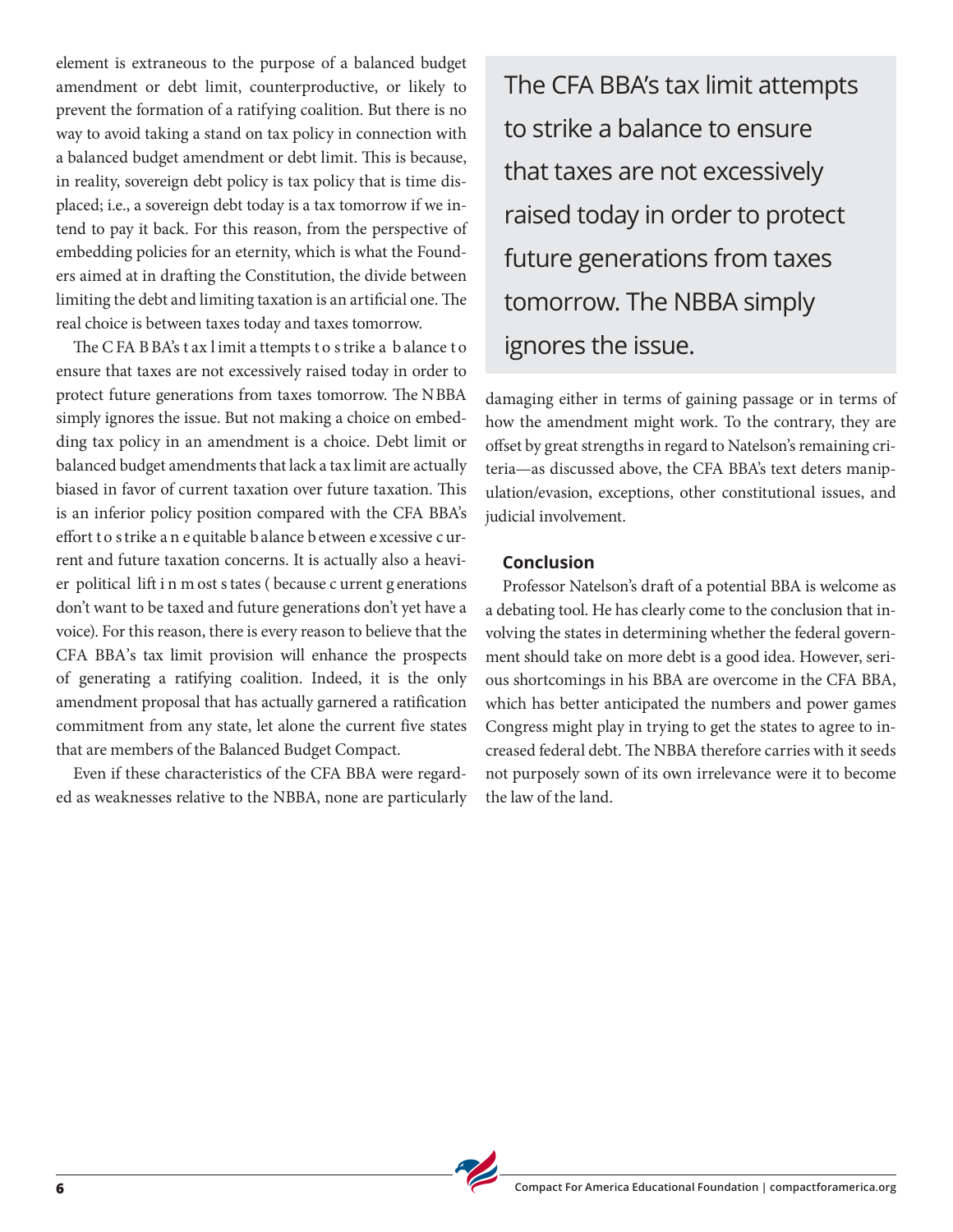# **Endnotes**

- 1. Natelson, Robert G., *A Proposed Balanced Budget Amendment* (Arlington Heights, IL: Heartland Institute Policy Brief, July 17, 2017), https://www.heartland.org/publications-resources/publications/a-proposed-balanced-budget-amendment.
- 2. In the interest of full disclosure, this author has been involved in a small way (taking no significant credit) in the development of both of these earlier proposals. These are the NDRA, which Professor Natelson references in his paper, and its successor, the Compact for America's proposed BBA.
- 3. *Elegant and Concise: The Compact's Balanced Budget Amendment* (Houston, TX: Compact for America Educational Foundation, October 4, 2014), http://www.compactforamerica.org/single-post/2014/10/04/Elegant-and-Concise-The-Compacts-Balanced-Budget-Amendment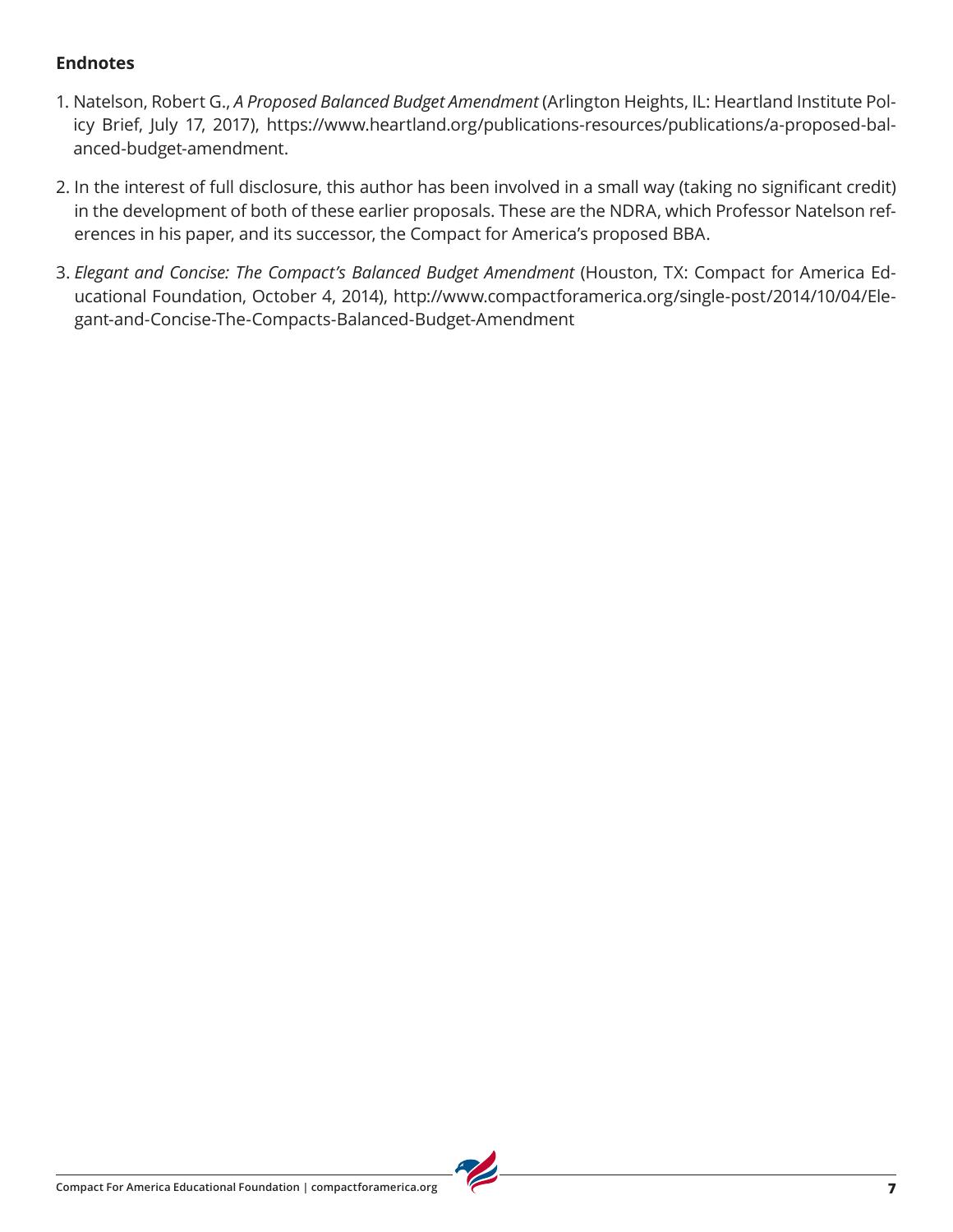# **Appendix1: Robert Natelson's Proposed Balanced Budget Amendment**

**Section 1.** Every measure that shall increase the total of either the public debt of the United States or the contingent public debt of the United States shall, after complying with the requirements of the seventh section of the first article of this Constitution, be presented to the legislatures of the several states; and before the same shall take effect, it shall be approved by a majority of legislatures in states containing a majority of the population of the United States as determined by the most recently completed decennial enumeration pursuant to the third clause of the second section of the first article. Each state legislature shall have power to determine its own rules for considering such measures.

**Section 2.** "Contingent public debt" means the secondary public liabilities of the United States. Any measure to increase total contingent public debt shall be presented to the state legislatures separately from any measure to increase total public debt.

**Section 3.** Any purported increase in total public debt or contingent public debt after the effective date of this article not approved in compliance with this article shall not be deemed money borrowed on the credit of the United States pursuant to the second clause of the eighth section of the first article nor valid public debt under the fourth section of the fourteenth article of amendment.

**Section 4.** This article shall be inoperative unless it shall have been ratified as an amendment to the Constitution within seven years from the date of its submission to the state legislatures or conventions in accordance with the fifth article of this Constitution. This article shall become effective six months after ratification as an amendment to the Constitution.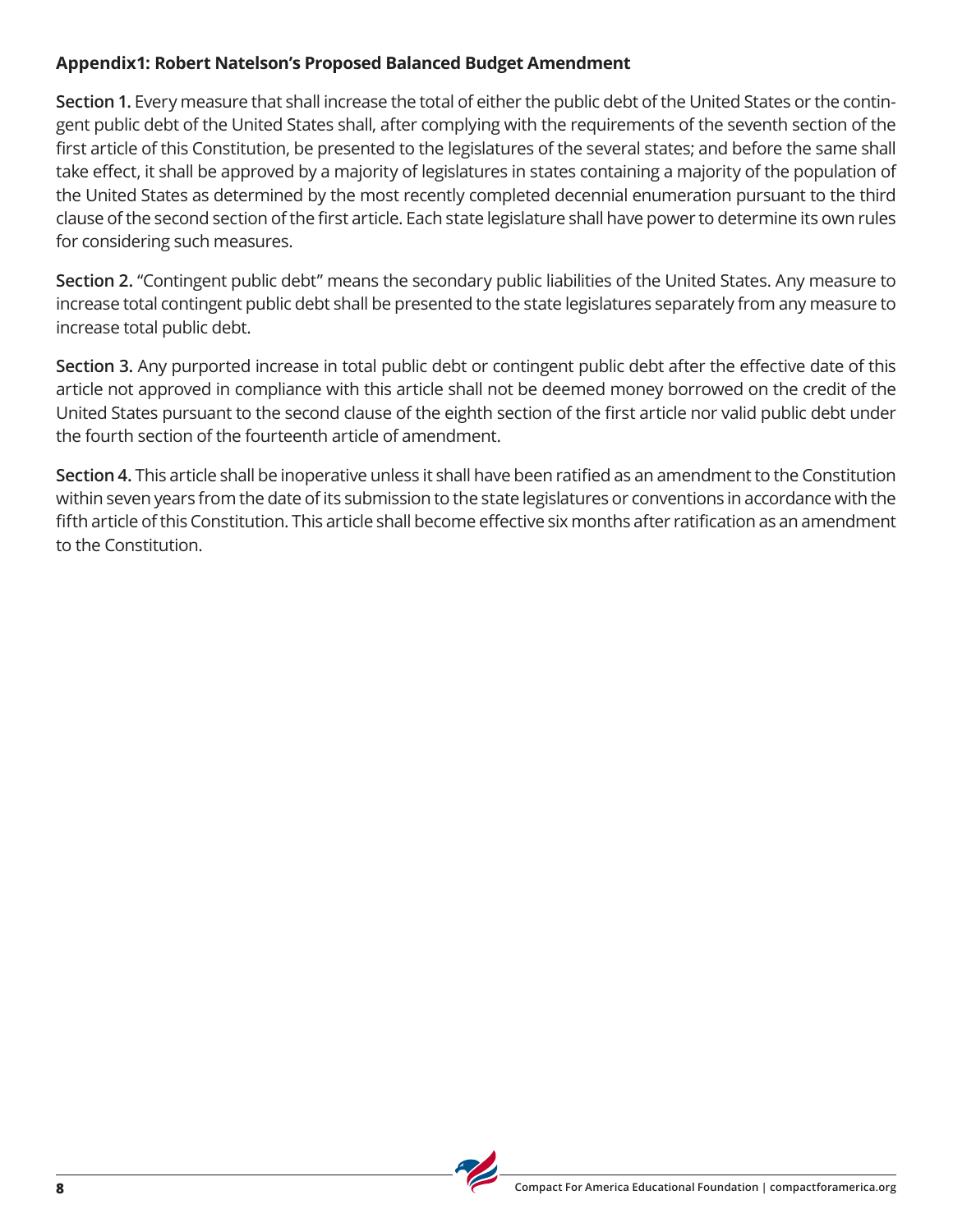# **Appendix 2: Compact for America's Balanced Budget Amendment**

**Section 1.** Total outlays of the government of the United States shall not exceed total receipts of the government of the United States at any point in time unless the excess of outlays over receipts is financed exclusively by debt issued in strict conformity with this article.

**Section 2.** Outstanding debt shall not exceed authorized debt, which initially shall be an amount equal to 105 percent of the outstanding debt on the effective date of this article. Authorized debt shall not be increased above its aforesaid initial amount unless such increase is first approved by the legislatures of the several states as provided in Section 3.

**Section 3.** From time to time, Congress may increase authorized debt to an amount in excess of its initial amount set by Section 2 only if it first publicly refers to the legislatures of the several states an unconditional, single subject measure proposing the amount of such increase, in such form as provided by law, and the measure is thereafter publicly and unconditionally approved by a simple majority of the legislatures of the several states, in such form as provided respectively by state law; provided that no inducement requiring an expenditure or tax levy shall be demanded, offered or accepted as a quid pro quo for such approval. If such approval is not obtained within sixty (60) calendar days after referral then the measure shall be deemed disapproved and the authorized debt shall thereby remain unchanged.

**Section 4.** Whenever the outstanding debt exceeds 98 percent of the debt limit set by Section 2, the President shall enforce said limit by publicly designating specific expenditures for impoundment in an amount sufficient to ensure outstanding debt shall not exceed the authorized debt. Said impoundment shall become effective thirty (30) days thereafter, unless Congress first designates an alternate impoundment of the same or greater amount by concurrent resolution, which shall become immediately effective. The failure of the President to designate or enforce the required impoundment is an impeachable misdemeanor. Any purported issuance or incurrence of any debt in excess of the debt limit set by Section 2 is void.

**Section 5.** No bill that provides for a new or increased general revenue tax shall become law unless approved by a two-thirds roll call vote of the whole number of each House of Congress. However, this requirement shall not apply to any bill that provides for a new end user sales tax which would completely replace every existing income tax levied by the government of the United States; or for the reduction or elimination of an exemption, deduction, or credit allowed under an existing general revenue tax.

**Section 6.** For purposes of this article, "debt" means any obligation backed by the full faith and credit of the government of the United States; "outstanding debt" means all debt held in any account and by any entity at a given point in time; "authorized debt" means the maximum total amount of debt that may be lawfully issued and outstanding at any single point in time under this article; "total outlays of the government of the United States" means all expenditures of the government of the United States from any source; "total receipts of the government of the United States" means all tax receipts and other income of the government of the United States, excluding proceeds from its issuance or incurrence of debt or any type of liability; "impoundment" means a proposal not to spend all or part of a sum of money appropriated by Congress; and "general revenue tax" means any income tax, sales tax, or value-added tax levied by the government of the United States excluding imposts and duties.

**Section 7.** This article is immediately operative upon ratification, self-enforcing, and Congress may enact conforming legislation to facilitate enforcement.